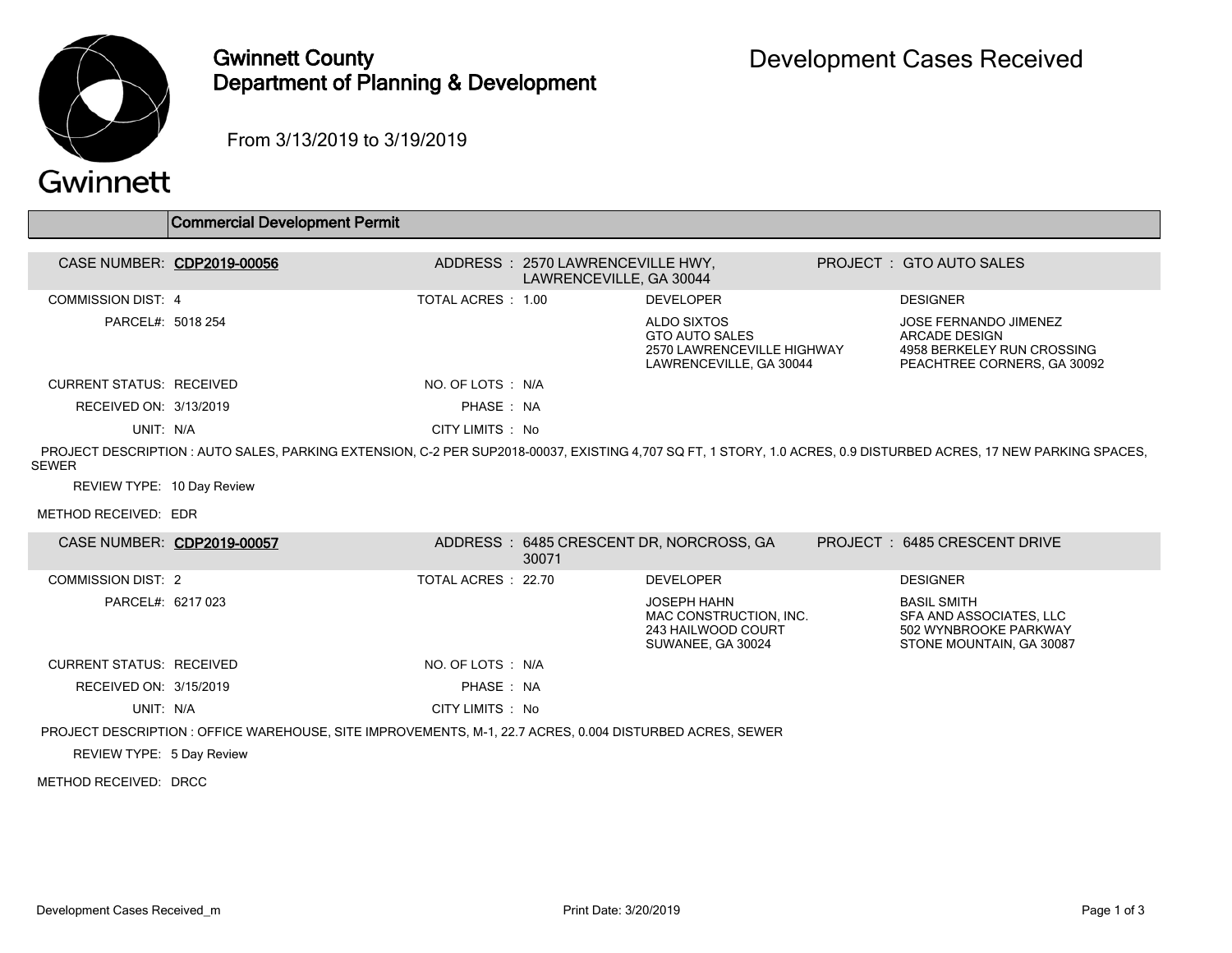| CASE NUMBER: CDP2019-00058      |                                                                                                                                               |                     | 30097                                  | ADDRESS: 1630 SATELLITE BLVD, DULUTH, GA                                                                                              | PROJECT : REXEL RAVEN CONSTRUCTION                                                                                                |
|---------------------------------|-----------------------------------------------------------------------------------------------------------------------------------------------|---------------------|----------------------------------------|---------------------------------------------------------------------------------------------------------------------------------------|-----------------------------------------------------------------------------------------------------------------------------------|
| <b>COMMISSION DIST: 1</b>       |                                                                                                                                               | TOTAL ACRES : 11.40 |                                        | <b>DEVELOPER</b>                                                                                                                      | <b>DESIGNER</b>                                                                                                                   |
| PARCEL#: 7123 026               |                                                                                                                                               |                     |                                        | <b>JOHN WAILIN</b><br>STRS OHIO INDUSTRIAL INVESTMENTS.<br><b>LLC</b><br>275 EAST BROAD STREET<br>COLUMBUS, OH 43215                  | DANIEL WINTERMEYER<br>URBAN ENGINEERS, INC.<br>1904 MONROE DRIVE<br><b>SUITE 100</b><br>ATLANTA, GA 30324                         |
| <b>CURRENT STATUS: RECEIVED</b> |                                                                                                                                               | NO. OF LOTS : N/A   |                                        |                                                                                                                                       |                                                                                                                                   |
| RECEIVED ON: 3/18/2019          |                                                                                                                                               | PHASE: NA           |                                        |                                                                                                                                       |                                                                                                                                   |
| UNIT: N/A                       |                                                                                                                                               | CITY LIMITS : No    |                                        |                                                                                                                                       |                                                                                                                                   |
|                                 | PROJECT DESCRIPTION : OFFICE WAREHOUSE, STORAGE YARD EXPANSION, M-2, EXISTING 182,400 SQ FT, 1 STORY, 11.4 ACRES, 0.47 DISTURBED ACRES, SEWER |                     |                                        |                                                                                                                                       |                                                                                                                                   |
| REVIEW TYPE: 10 Day Review      |                                                                                                                                               |                     |                                        |                                                                                                                                       |                                                                                                                                   |
| METHOD RECEIVED: EDR            |                                                                                                                                               |                     |                                        |                                                                                                                                       |                                                                                                                                   |
| CASE NUMBER: CDP2019-00061      |                                                                                                                                               |                     | ADDRESS: STAUNTON DR, DULUTH, GA 30096 |                                                                                                                                       | PROJECT : GC WATER (SR 120/DULUTH<br>HIGHWAY @SINGLETON CREEK)                                                                    |
| <b>COMMISSION DIST: 1</b>       |                                                                                                                                               | TOTAL ACRES : 1.40  |                                        | <b>DEVELOPER</b>                                                                                                                      | <b>DESIGNER</b>                                                                                                                   |
| PARCEL#: 7117 119               |                                                                                                                                               |                     |                                        | <b>JESSE VANCE</b><br><b>GWINNETT COUNTY DEPARTMENT OF</b><br><b>WATER RESOURCES</b><br>984 WINDER HIGHWAY<br>LAWRENCEVILLE, GA 30045 | <b>KURT MUELLER</b><br>PRECISION PLANNING, INC.<br><b>400 PIKE BOULEVARD</b><br>LAWRENCEVILLE, GA 30046                           |
| <b>CURRENT STATUS: RECEIVED</b> |                                                                                                                                               | NO. OF LOTS : N/A   |                                        |                                                                                                                                       |                                                                                                                                   |
| RECEIVED ON: 3/19/2019          |                                                                                                                                               | PHASE: NA           |                                        |                                                                                                                                       |                                                                                                                                   |
| UNIT: N/A                       |                                                                                                                                               | CITY LIMITS : No    |                                        |                                                                                                                                       |                                                                                                                                   |
|                                 | PROJECT DESCRIPTION: GC WATER (SR 120/DULUTH HIGHWAY @ SINGLETON CREEK), WATER LINE RELOCATION, M-2, 1.4 ACRES, 1.4 DISTURBED ACRES, SEWER    |                     |                                        |                                                                                                                                       |                                                                                                                                   |
| REVIEW TYPE: 10 Day Review      |                                                                                                                                               |                     |                                        |                                                                                                                                       |                                                                                                                                   |
| METHOD RECEIVED: EDR            |                                                                                                                                               |                     |                                        |                                                                                                                                       |                                                                                                                                   |
| <b>TOTAL FOR :</b>              | <b>Commercial Development</b><br>Permit                                                                                                       | NO. OF CASES: 4     |                                        | NO. OF LOTS: 0                                                                                                                        | <b>TOTAL ACRES: 36.50</b>                                                                                                         |
|                                 | <b>Concept Plan</b>                                                                                                                           |                     |                                        |                                                                                                                                       |                                                                                                                                   |
| CASE NUMBER: CPL2019-00011      |                                                                                                                                               |                     |                                        | ADDRESS: 2650 FENCE RD, DACULA, GA 30019                                                                                              | PROJECT : HINTON FARM                                                                                                             |
| <b>COMMISSION DIST: 3</b>       |                                                                                                                                               | TOTAL ACRES: 69.59  |                                        | <b>DEVELOPER</b>                                                                                                                      | <b>DESIGNER</b>                                                                                                                   |
| PARCEL#: 5303 083               |                                                                                                                                               |                     |                                        | <b>JONATHAN JONES</b><br>PARKLAND COMMUNITIES<br>6845 SHILOH ROAD EAST<br>SUITE D3<br>ALPHARETTA, GA 30005                            | <b>WHIT RUSSELL</b><br>ALLIANCE ENGINEERING AND PLANNING<br>6845 SHILOH ROAD EAST<br>SUITE D <sub>3</sub><br>ALPHARETTA, GA 30005 |
| <b>CURRENT STATUS: RECEIVED</b> |                                                                                                                                               | NO. OF LOTS : 160   |                                        |                                                                                                                                       |                                                                                                                                   |
| RECEIVED ON: 3/15/2019          |                                                                                                                                               | PHASE: N/A          |                                        |                                                                                                                                       |                                                                                                                                   |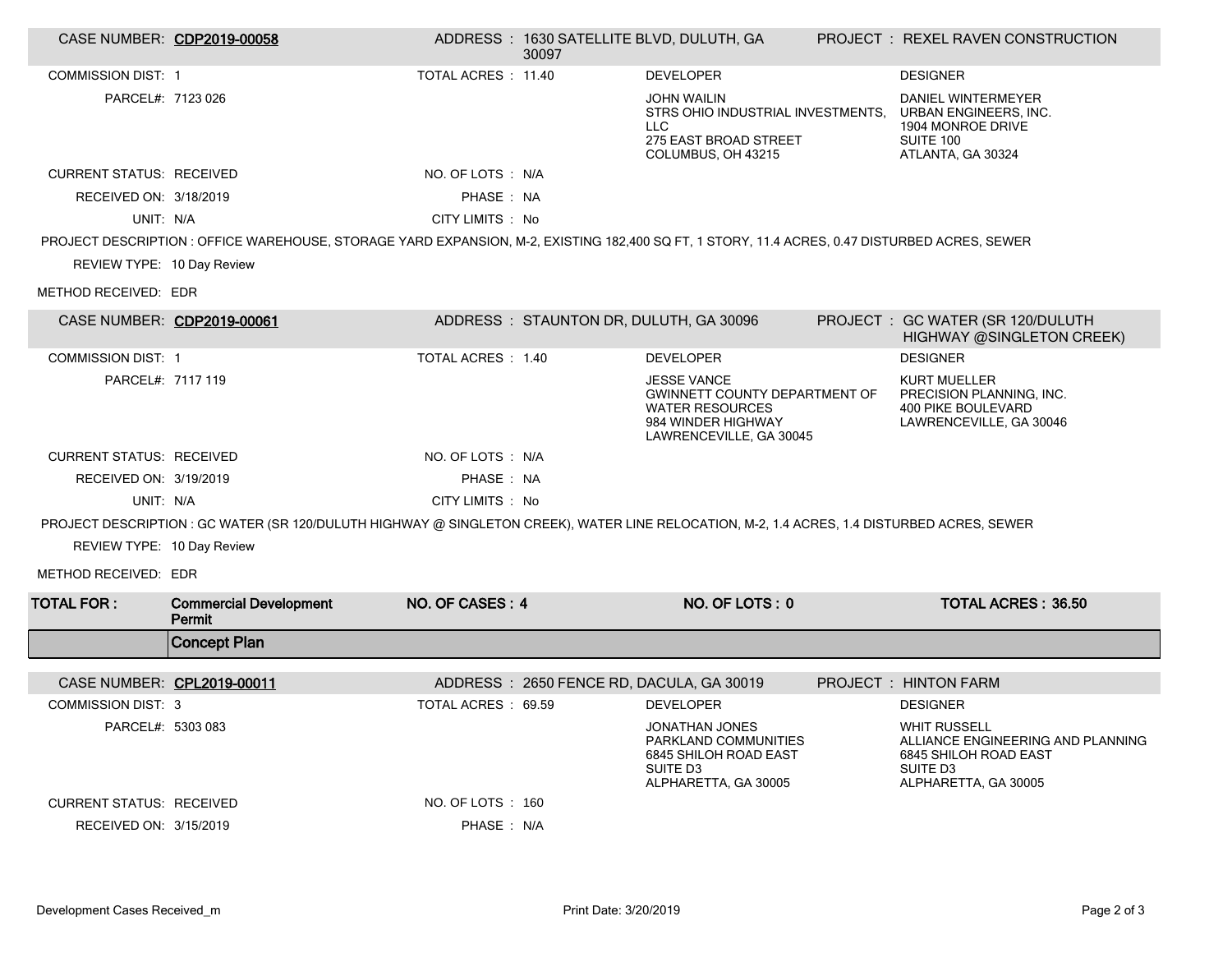|                           | CASE NUMBER: CPL2019-00011 | ADDRESS: 2650 FENCE RD, DACULA, GA 30019                                                             |                         | PROJECT : HINTON FARM |
|---------------------------|----------------------------|------------------------------------------------------------------------------------------------------|-------------------------|-----------------------|
| UNIT: N/A                 |                            | CITY LIMITS : No                                                                                     |                         |                       |
|                           |                            | PROJECT DESCRIPTION : SINGLE FAMILY SUBDIVISION, OSC PER RZR2018-00012, 160 LOTS, 69.59 ACRES, SEWER |                         |                       |
| REVIEW TYPE: 5 Day Review |                            |                                                                                                      |                         |                       |
| METHOD RECEIVED: EDR      |                            |                                                                                                      |                         |                       |
| <b>TOTAL FOR:</b>         | <b>Concept Plan</b>        | NO. OF CASES: 1                                                                                      | <b>NO. OF LOTS: 160</b> | TOTAL ACRES: 69.59    |
|                           |                            |                                                                                                      |                         |                       |
| <b>GRAND TOTALS</b>       |                            | NO. OF CASES: 5                                                                                      | <b>NO. OF LOTS: 160</b> | TOTAL ACRES: 106.09   |
|                           |                            |                                                                                                      |                         |                       |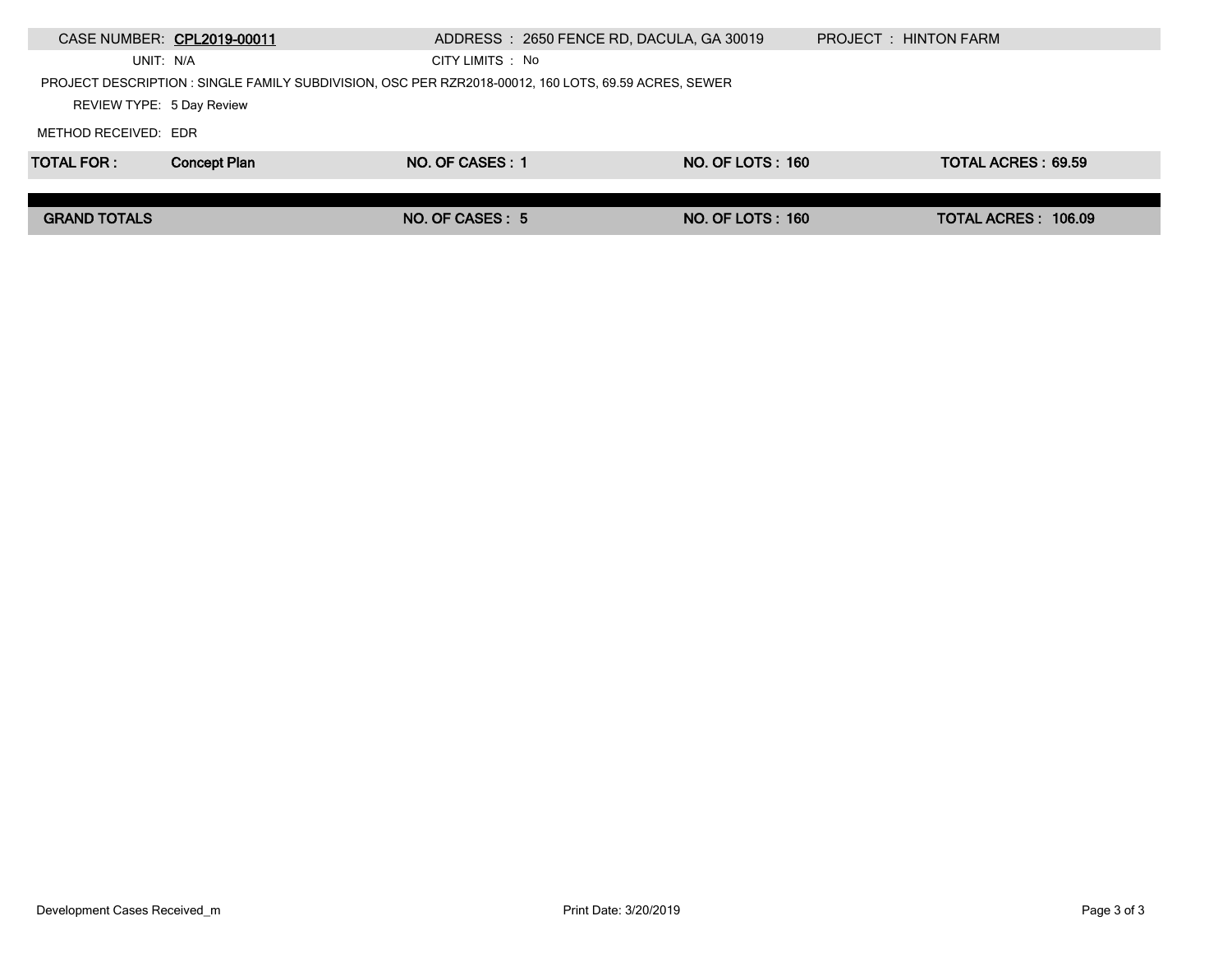

## Gwinnett County Department of Planning & Development

From 3/13/2019 to 3/19/2019

## Commercial Development Permit CASE NUMBER: CDP2019-00055 ADDRESS : BLUE RIDGE DR, BUFORD, GA 30519 PROJECT : BLUE RIDGE DRIVE WATER **EXTENSION** COMMISSION DIST: 4 TOTAL ACRES : 6.16 DEVELOPER DESIGNER PARCEL#: 7218 062 BRETT RABE SAIA MOTOR FREIGHT LINE, LLC 11465 JOHNS CREEK PARKWAY SUITE 300 JOHNS CREEK, GA 30097 MATT FELTS PRECISION PLANNING, INC. 400 PIKE BOULEVARD LAWRENCEVILLE, GA 30046 CURRENT STATUS: RECEIVED NO. OF LOTS : N/A RECEIVED ON: 3/13/2019 **PHASE : NA** UNIT: N/A CITY LIMITS : Yes PROJECT DESCRIPTION : CITY OF BUFORD, BLUE RIDGE DRIVE WATER EXTENSION, M-1, 6.159 ACRES, 6.159 DISTURBED ACRES, SEWER REVIEW TYPE: 10 Day Review METHOD RECEIVED: EDR CASE NUMBER: CDP2019-00060 ADDRESS : FARMSTEAD RD, SUWANEE, GA 30024 PROJECT : HARVEST PARK AMENITY AREA COMMISSION DIST: 1 TOTAL ACRES : 0.59 DEVELOPER DESIGNER PARCEL#: 7210 097 BILL SCHMIDT JTG HOLDINGS, LLC 2653 CENTURY PARKWAY SUITE 150 ATLANTA, GA 30345 WILLIAM MOORE MCFARLAND-DYER & ASSOCIATES, INC. 4174 SILVER PEAK PARKWAY SUWANEE, GA 30024 CURRENT STATUS: RECEIVED NO. OF LOTS : N/A RECEIVED ON: 3/19/2019 **PHASE : NA** UNIT: N/A CITY LIMITS : Yes PROJECT DESCRIPTION : CITY OF SUWANEE, HARVEST PARK AMENITY AREA, SANITARY SEWER OUTFALL, PMUD, 0.59 ACRES, 0.51 DISTURBED ACRES, SEWER REVIEW TYPE: 10 Day Review METHOD RECEIVED: EDR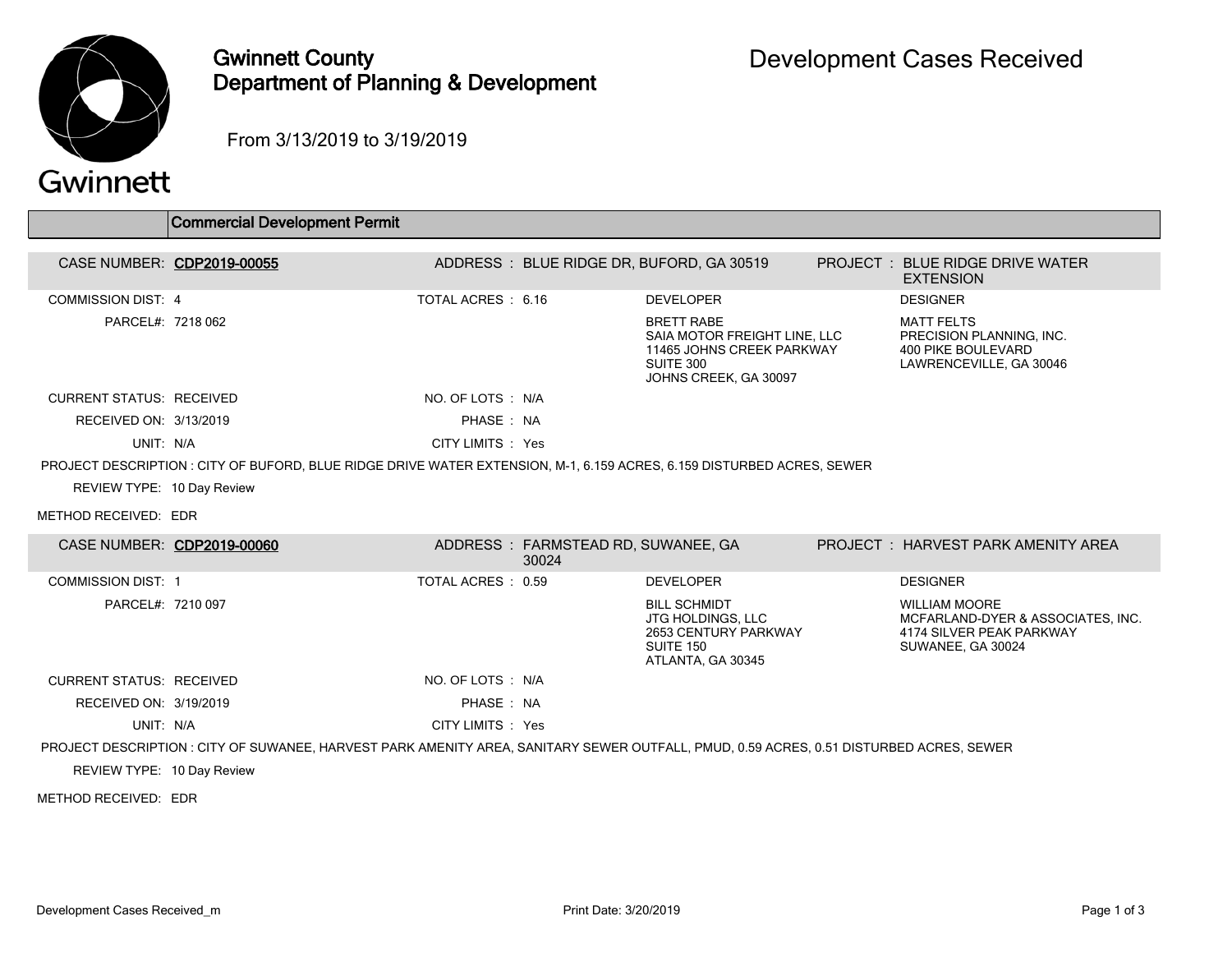| CASE NUMBER: CDP2019-00062      |                                                                                                                           |                    | ADDRESS: 1050 GRAYSON HWY,<br>LAWRENCEVILLE, GA 30045 |                                                                                                                                      | PROJECT : INGLES SEPTIC TO SEWER LINE<br><b>INSTALLATION</b>                                                |
|---------------------------------|---------------------------------------------------------------------------------------------------------------------------|--------------------|-------------------------------------------------------|--------------------------------------------------------------------------------------------------------------------------------------|-------------------------------------------------------------------------------------------------------------|
| <b>COMMISSION DIST: 3</b>       |                                                                                                                           | TOTAL ACRES: 0.44  |                                                       | <b>DEVELOPER</b>                                                                                                                     | <b>DESIGNER</b>                                                                                             |
| PARCEL#: 5139 191               |                                                                                                                           |                    |                                                       | <b>CAMRON WILLIAMS</b><br>LESLIE CONTRACTING, INC.<br>205 JEFF DAVIS PLACE<br>FAYETTEVILLE, GA 30214                                 | <b>KURT MUELLER</b><br>PRECISION PLANNING, INC.<br><b>400 PIKE BOULEVARD</b><br>LAWRENCEVILLE, GA 30046     |
| <b>CURRENT STATUS: RECEIVED</b> |                                                                                                                           | NO. OF LOTS : N/A  |                                                       |                                                                                                                                      |                                                                                                             |
| RECEIVED ON: 3/19/2019          |                                                                                                                           | PHASE: NA          |                                                       |                                                                                                                                      |                                                                                                             |
| UNIT: N/A                       |                                                                                                                           | CITY LIMITS : Yes  |                                                       |                                                                                                                                      |                                                                                                             |
|                                 | PROJECT DESCRIPTION : CITY OF LAWRENCEVILLE, INGLES, SEWER LINE INSTALLATION, BG, 0.44 ACRES, 0.44 DISTURBED ACRES, SEWER |                    |                                                       |                                                                                                                                      |                                                                                                             |
| REVIEW TYPE: 10 Day Review      |                                                                                                                           |                    |                                                       |                                                                                                                                      |                                                                                                             |
| METHOD RECEIVED: EDR            |                                                                                                                           |                    |                                                       |                                                                                                                                      |                                                                                                             |
| <b>TOTAL FOR:</b>               | <b>Commercial Development</b><br>Permit                                                                                   | NO. OF CASES: 3    |                                                       | NO. OF LOTS: 0                                                                                                                       | <b>TOTAL ACRES: 7.19</b>                                                                                    |
|                                 | <b>Final Plat</b>                                                                                                         |                    |                                                       |                                                                                                                                      |                                                                                                             |
| CASE NUMBER: FPL2019-00011      |                                                                                                                           |                    | 30024                                                 | ADDRESS: 558 NORTHOLT PKWY, SUWANEE, GA                                                                                              | <b>PROJECT : NORTHAVEN AT SUWANEE</b><br><b>GATEWAY</b>                                                     |
| <b>COMMISSION DIST: 1</b>       |                                                                                                                           | TOTAL ACRES: 6.39  |                                                       | <b>DEVELOPER</b>                                                                                                                     | <b>DESIGNER</b>                                                                                             |
| PARCEL#: 7169 199               |                                                                                                                           |                    |                                                       | <b>CARL HOUGHLAND</b><br>LENNAR GEORGIA, INC.<br>1000 HOLCOMB WOODS PARKWAY<br>SUITE 350, BUILDING 400<br>ROSWELL, GA 30076          | <b>GRANT CROWE</b><br><b>BLUE LANDWORKS</b><br>5019 WEST BROAD STREET<br>SUITE M230<br>SUGAR HILL, GA 30518 |
| <b>CURRENT STATUS: RECEIVED</b> |                                                                                                                           | NO. OF LOTS: 51    |                                                       |                                                                                                                                      |                                                                                                             |
| RECEIVED ON: 3/15/2019          |                                                                                                                           | PHASE: 2           |                                                       |                                                                                                                                      |                                                                                                             |
| UNIT: N/A                       |                                                                                                                           | CITY LIMITS : Yes  |                                                       |                                                                                                                                      |                                                                                                             |
|                                 | PROJECT DESCRIPTION : CITY OF SUWANEE, NORTHAVEN AT SUWANEE GATEWAY, PHASE 2, PMUD, 51 LOTS, 6.39 ACRES, SEWER            |                    |                                                       |                                                                                                                                      |                                                                                                             |
| REVIEW TYPE: 10 Day Review      |                                                                                                                           |                    |                                                       |                                                                                                                                      |                                                                                                             |
| METHOD RECEIVED: EDR            |                                                                                                                           |                    |                                                       |                                                                                                                                      |                                                                                                             |
| CASE NUMBER: FPL2019-00012      |                                                                                                                           |                    | ADDRESS: PINEHURST RD, SNELLVILLE, GA<br>30078        |                                                                                                                                      | PROJECT: SADDLEBROOK PHASE 2A                                                                               |
| <b>COMMISSION DIST: 3</b>       |                                                                                                                           | TOTAL ACRES: 10.45 |                                                       | <b>DEVELOPER</b>                                                                                                                     | <b>DESIGNER</b>                                                                                             |
| PARCEL#: 5071 001               |                                                                                                                           |                    |                                                       | <b>MATT HOLDER</b><br>CENTURY COMMUNITIES OF GEORGIA,<br>LLC.<br>3091 GOVERNORS LAKE DRIVE<br><b>SUITE 200</b><br>NORCROSS, GA 30071 | <b>ERIC SIMPSON</b><br>PRECISION PLANNING, INC.<br><b>400 PIKE BOULEVARD</b><br>LAWRENCEVILLE, GA 30046     |
| <b>CURRENT STATUS: RECEIVED</b> |                                                                                                                           | NO. OF LOTS : 10   |                                                       |                                                                                                                                      |                                                                                                             |
| RECEIVED ON: 3/19/2019          |                                                                                                                           | PHASE: 2A          |                                                       |                                                                                                                                      |                                                                                                             |